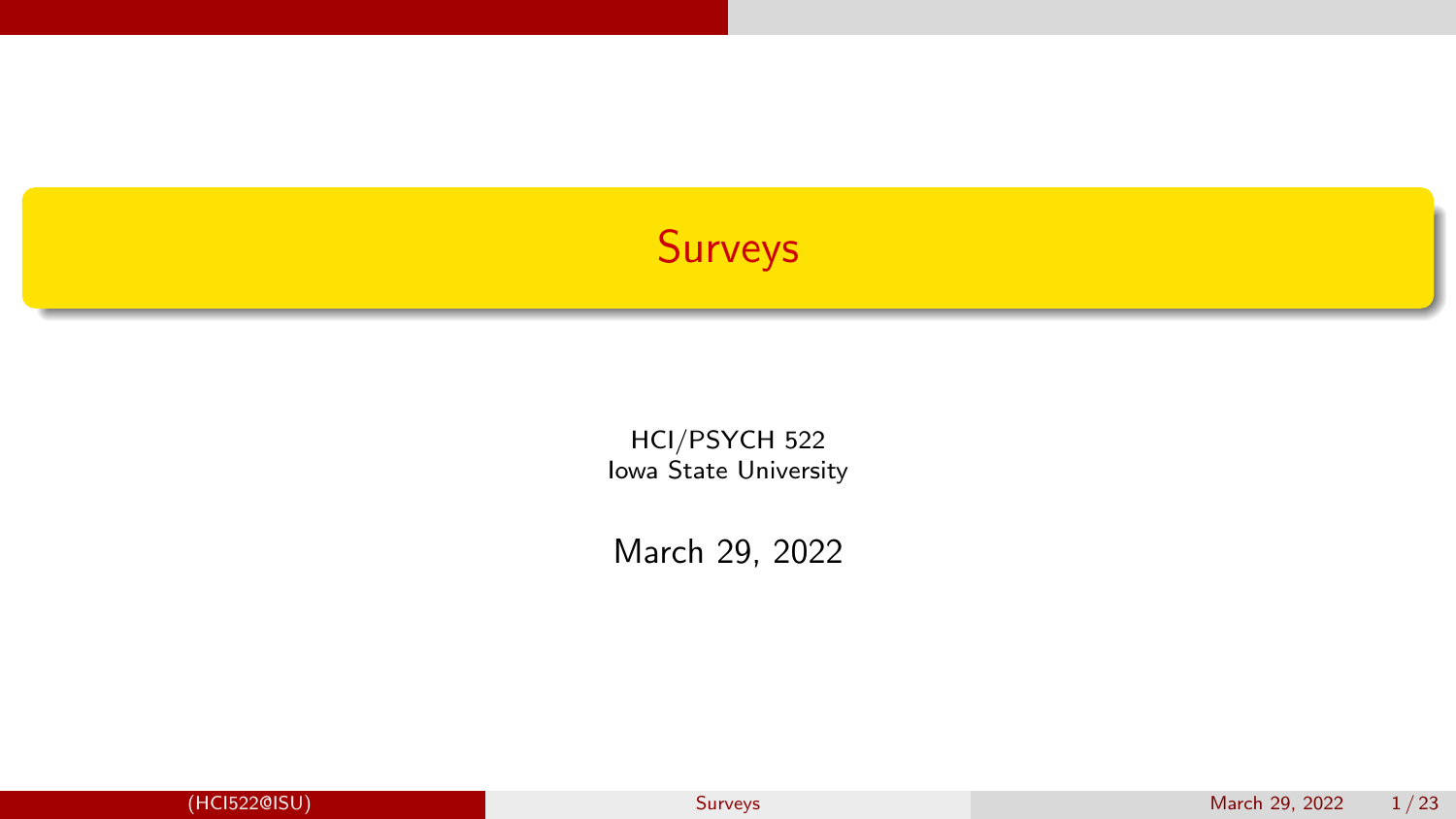# **Overview**

## • Question types

- Multiple choice
- Multiple answer
- a Likert
- **A** Numerical
- Text
- **•** Statistical analysis
	- **•** Binary response
	- Numerical (continuous) response
- Missing data
	- Missing completely at random
	- Missing at random
	- Not missing at random
- Additional considerations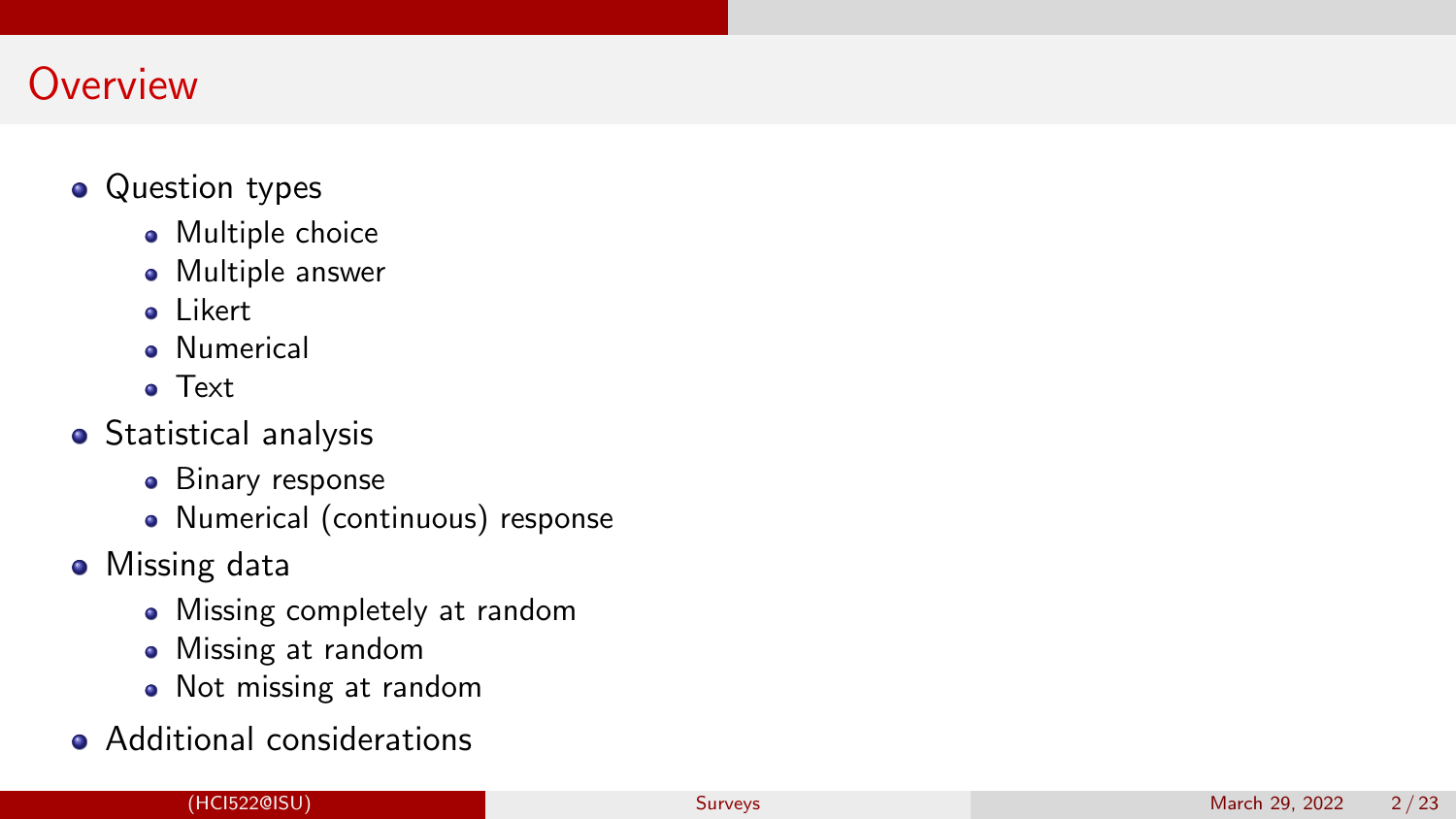# <span id="page-2-0"></span>Question types

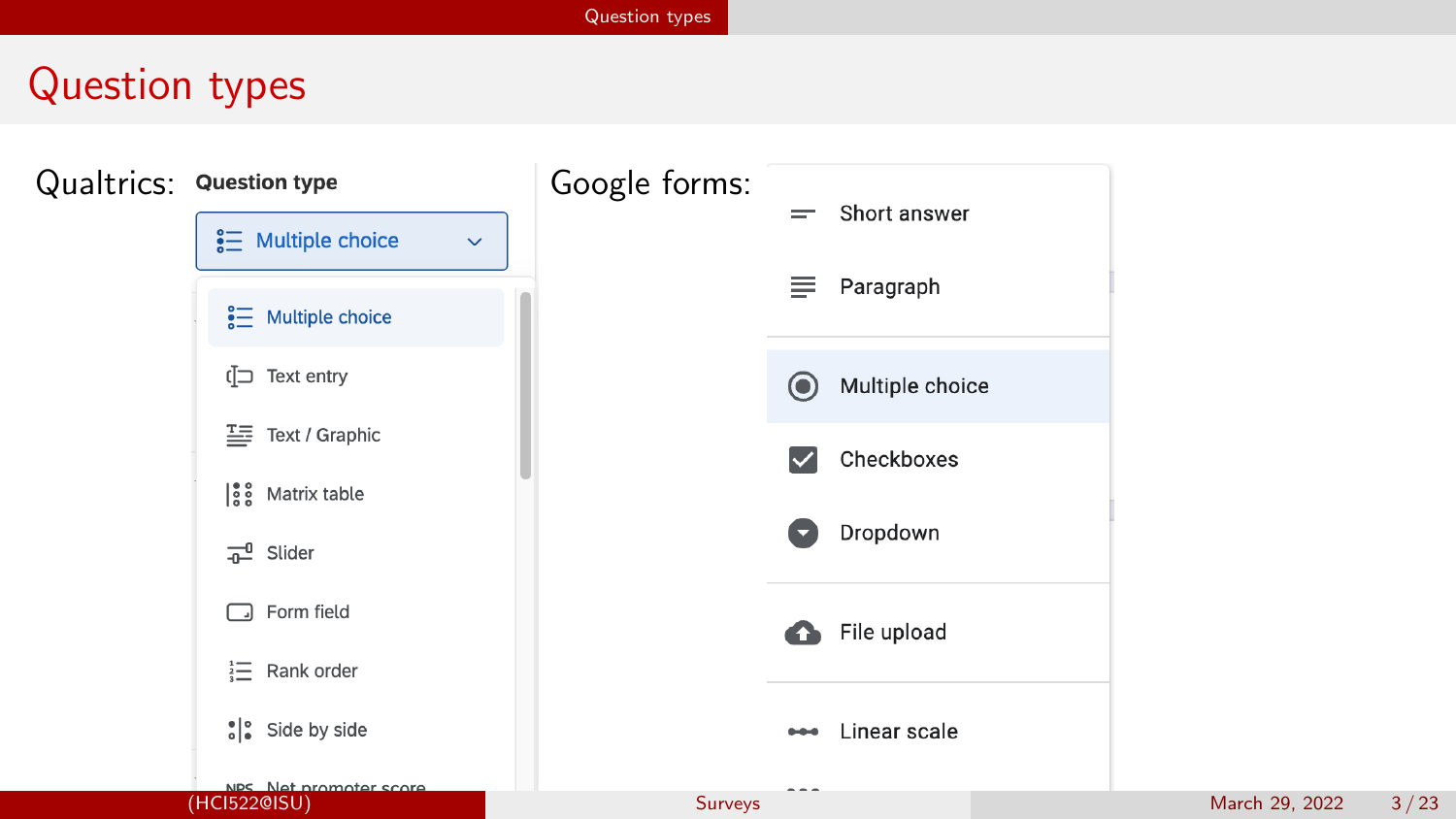# <span id="page-3-0"></span>Multiple choice

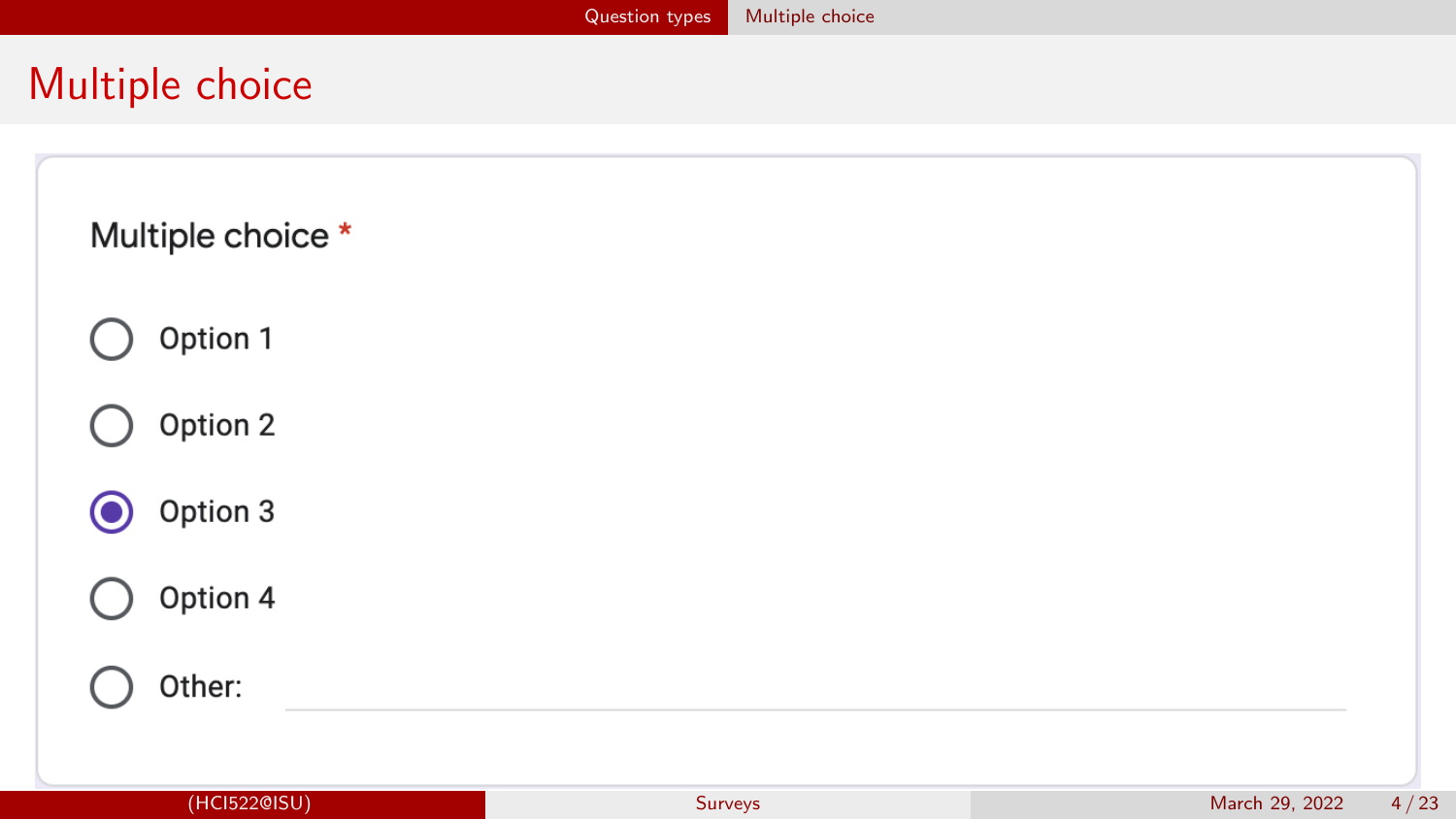# <span id="page-4-0"></span>Multiple answer

| Checkbox*                        |           |
|----------------------------------|-----------|
| Option 1<br>$\checkmark$         |           |
| Option 2                         |           |
| Option 3<br>$\blacktriangledown$ |           |
| Option 4                         |           |
| Other:                           | something |
|                                  |           |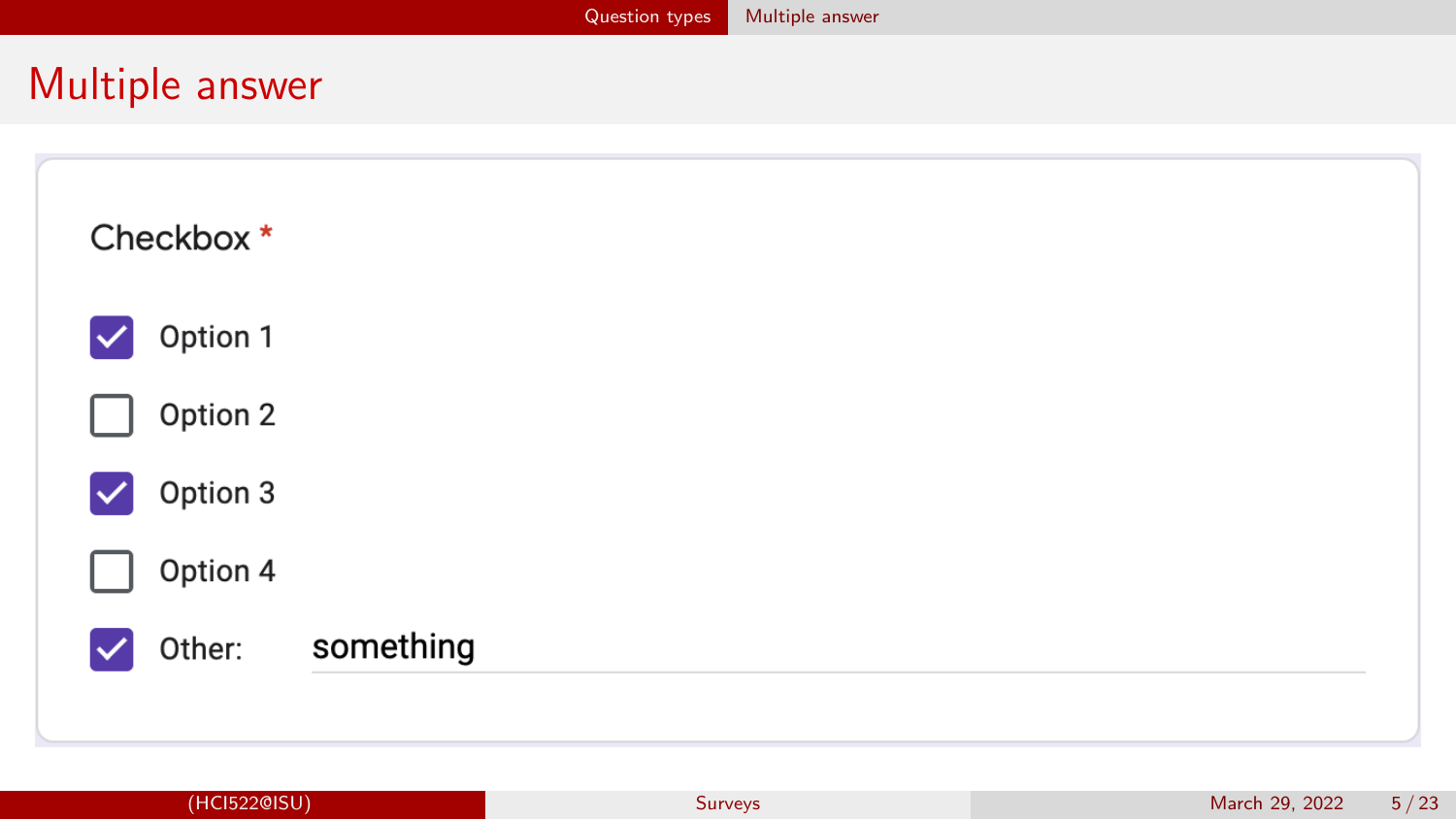<span id="page-5-0"></span>

|              |                   |           | Question types | Likert scale            |                |            |                |  |
|--------------|-------------------|-----------|----------------|-------------------------|----------------|------------|----------------|--|
| Likert scale |                   |           |                |                         |                |            |                |  |
|              | Likert            |           |                |                         |                |            |                |  |
|              |                   | $1 \quad$ | $\overline{2}$ | $\overline{\mathbf{3}}$ | $\overline{4}$ | 5          |                |  |
|              | Strongly disagree | $\bigcup$ | $\bigcirc$     | $\bigcirc$              | $\bigcirc$     | $\bigcirc$ | Strongly agree |  |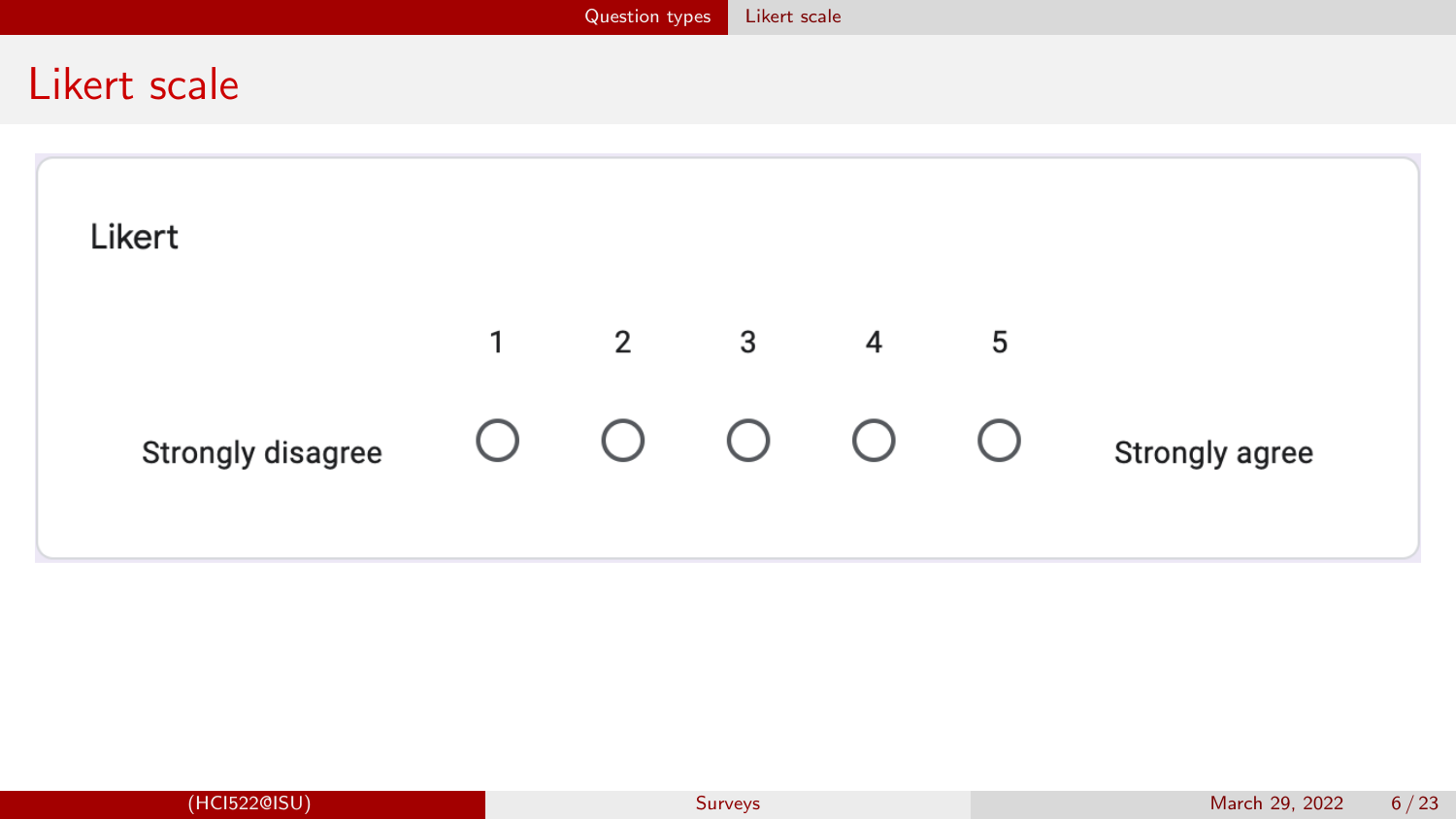# <span id="page-6-0"></span>Numerical

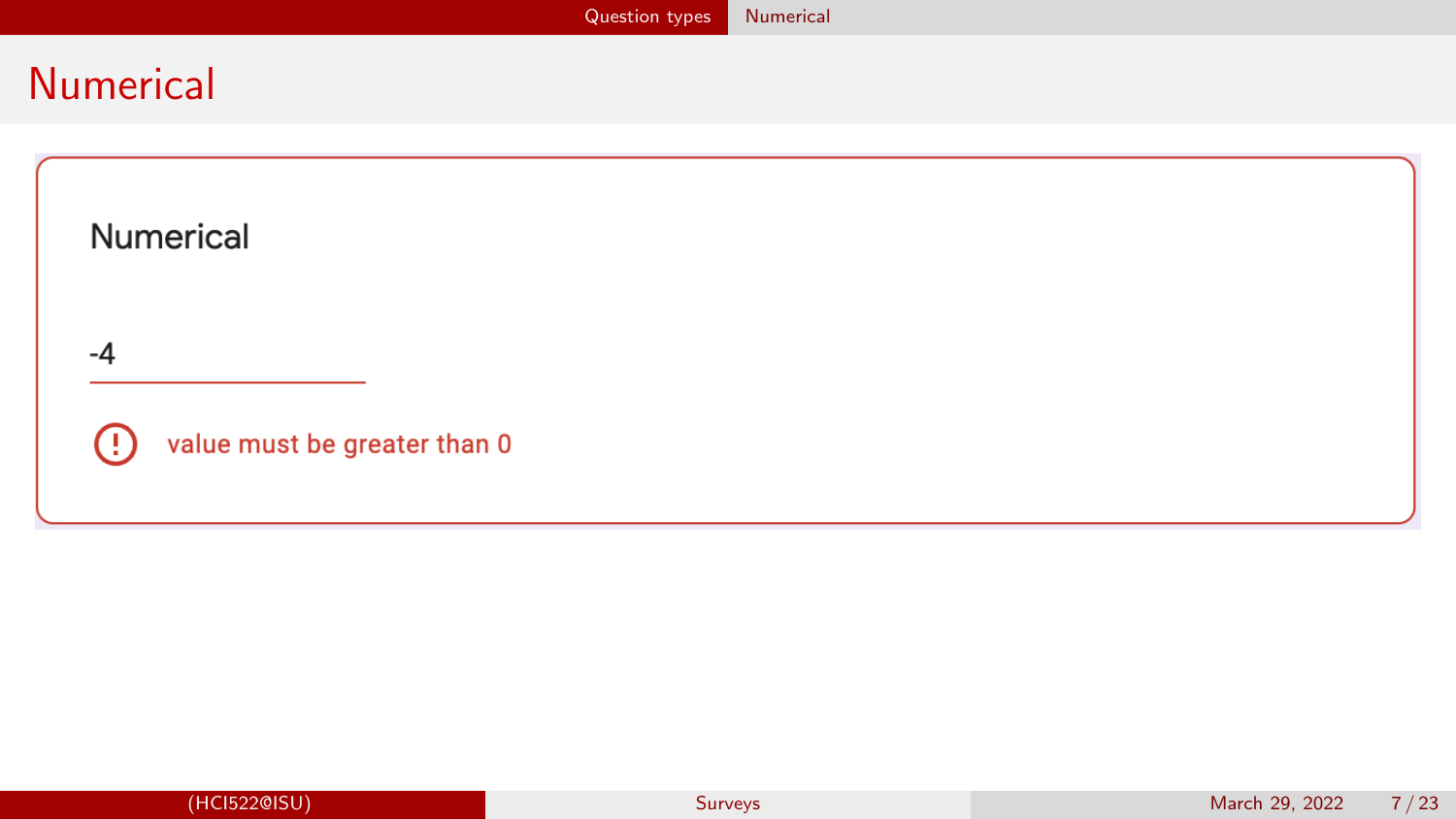<span id="page-7-0"></span>

|             | Question types | Text |  |
|-------------|----------------|------|--|
| <b>Text</b> |                |      |  |
|             |                |      |  |
| Text        |                |      |  |
| Your answer |                |      |  |
|             |                |      |  |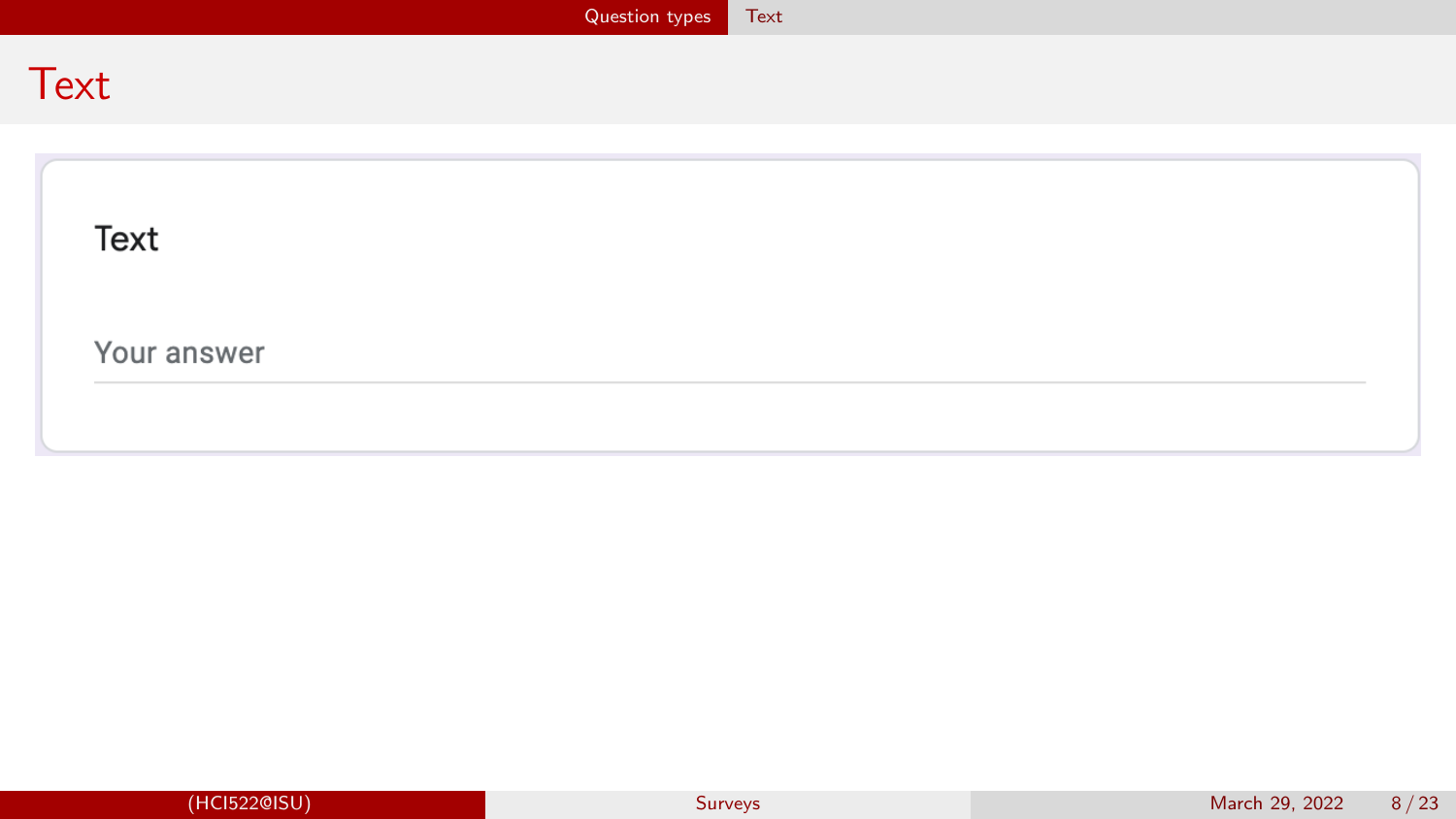# <span id="page-8-0"></span>Statistical analyses

- Binary dependent variable
	- **•** Binomial analysis
	- Logistic regression
- Numerical (continuous) dependent variable
	- Normal analysis
	- (Linear) regression
- Numerical (count) dependent variable
	- Poisson analysis
	- Poisson regression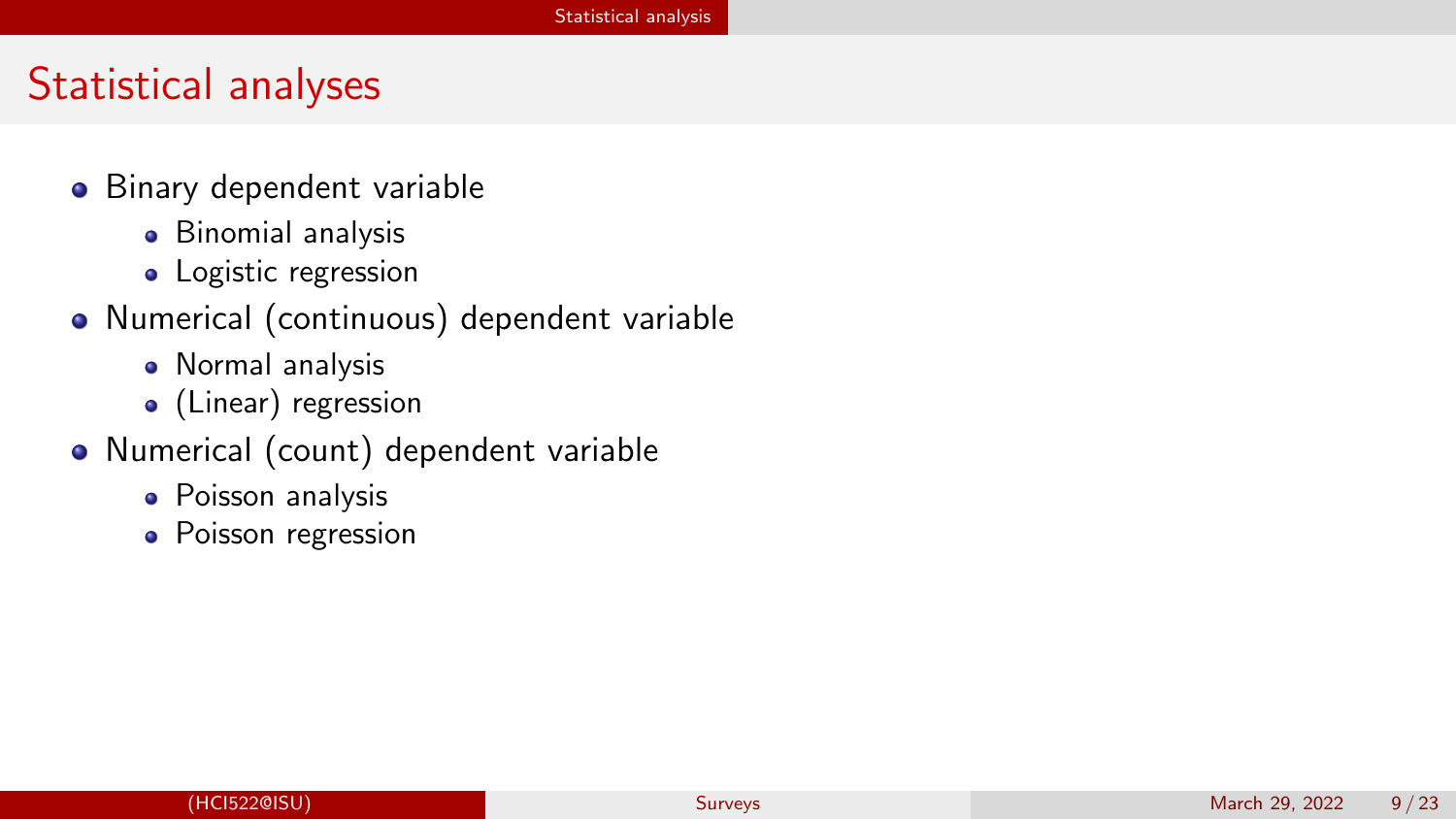# <span id="page-9-0"></span>**Binary**

Construct binary variables from survey responses: Did respondent ...

- choose "option 1" on multiple choice question 1?
- **o** choose "option 1" or "option 2" on multiple choice question 1?
- choose "option 1" on multiple answer question 2?
- choose "option 1" and/or "option 2" on multiple answer question 2?
- choose "Strongly agree" on Likert question 3?
- choose "Strongly agree" or "Agree" on Likert question 3?
- indicate a value greater than X on numerical question 4?
- indicate a value between X and Y on numerical question 4?
- mention Z on text question 5?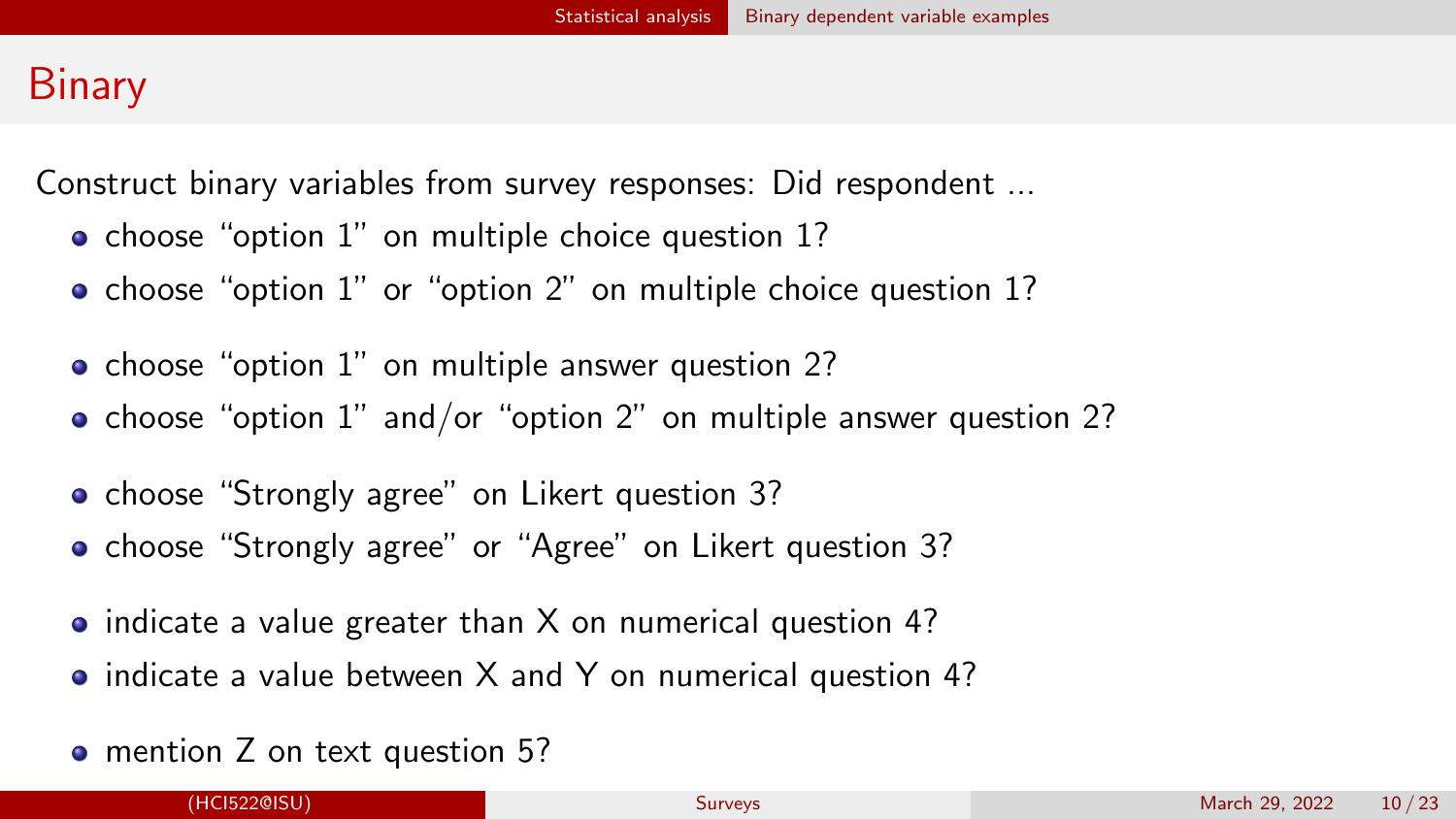# Binomial model

What proportion of respondents Agreed or Strongly Agreed with the statement in question 4? Let  $Y_i$  be an indicator that respondent i Agreed or Strongly Agreed with the statement in question 4.

Assume

$$
Y_i \stackrel{ind}{\sim} Bin(n,\theta)
$$

and construct a credible interval for  $\theta$ .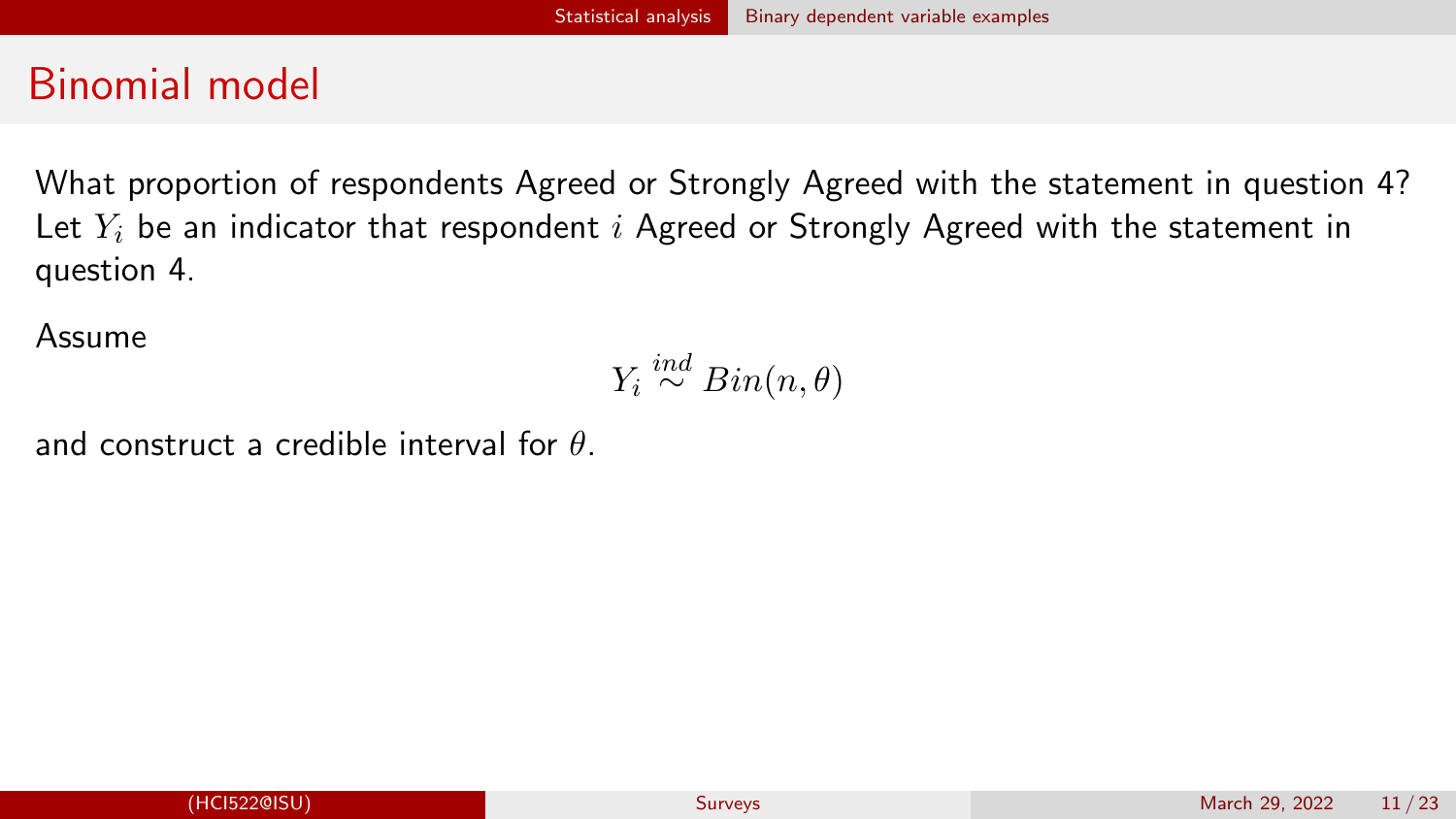# Logistic regression model

How does the proportion of people who indicated they Agreed or Strongly Agreed with the statement in question 4 relate to their Salary on question 5?

Let  $Y_i$  be an indicator that respondent i Agreed or Strongly Agreed with the statement in question 4. Let  $X_i$  be the reported Salary on question 5. Assume a logistic regression model

$$
Y_i \stackrel{ind}{\sim} Bin(n, \theta_i) \quad \text{and} \quad \log\left(\frac{\theta_i}{1-\theta_i}\right) = \beta_0 + \beta_1 X_i
$$

and construct a credible interval for  $\beta_1$ .

Note: probably want to consider using  $\log(X_i)$  rather than  $X_i$  to reduce the impact of those with large reported Salaries.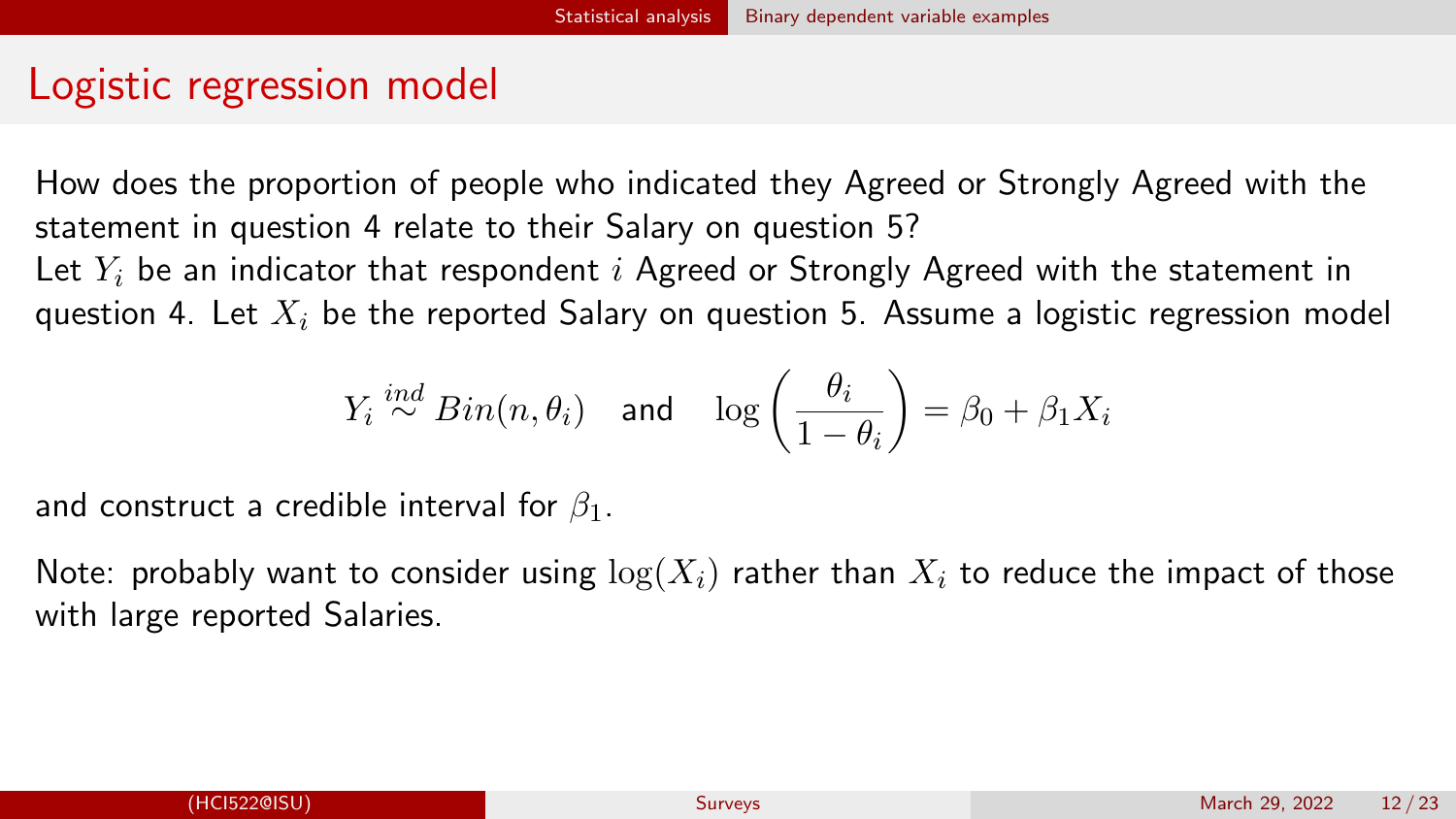# Logistic regression model

How does the proportion of people who indicated they Agreed or Strongly Agreed with the statement in question 4 relate to their Gender on question 5? Let  $Y_i$  be an indicator that respondent i Agreed or Strongly Agreed with the statement in question 4. Let  $X_i$  be an indicator that Gender was reported as Female. Assume a logistic

regression model

$$
Y_i \stackrel{ind}{\sim} Bin(n, \theta_i) \quad \text{and} \quad \log\left(\frac{\theta_i}{1-\theta_i}\right) = \beta_0 + \beta_1 X_i
$$

and construct a credible interval for  $\beta_1$ .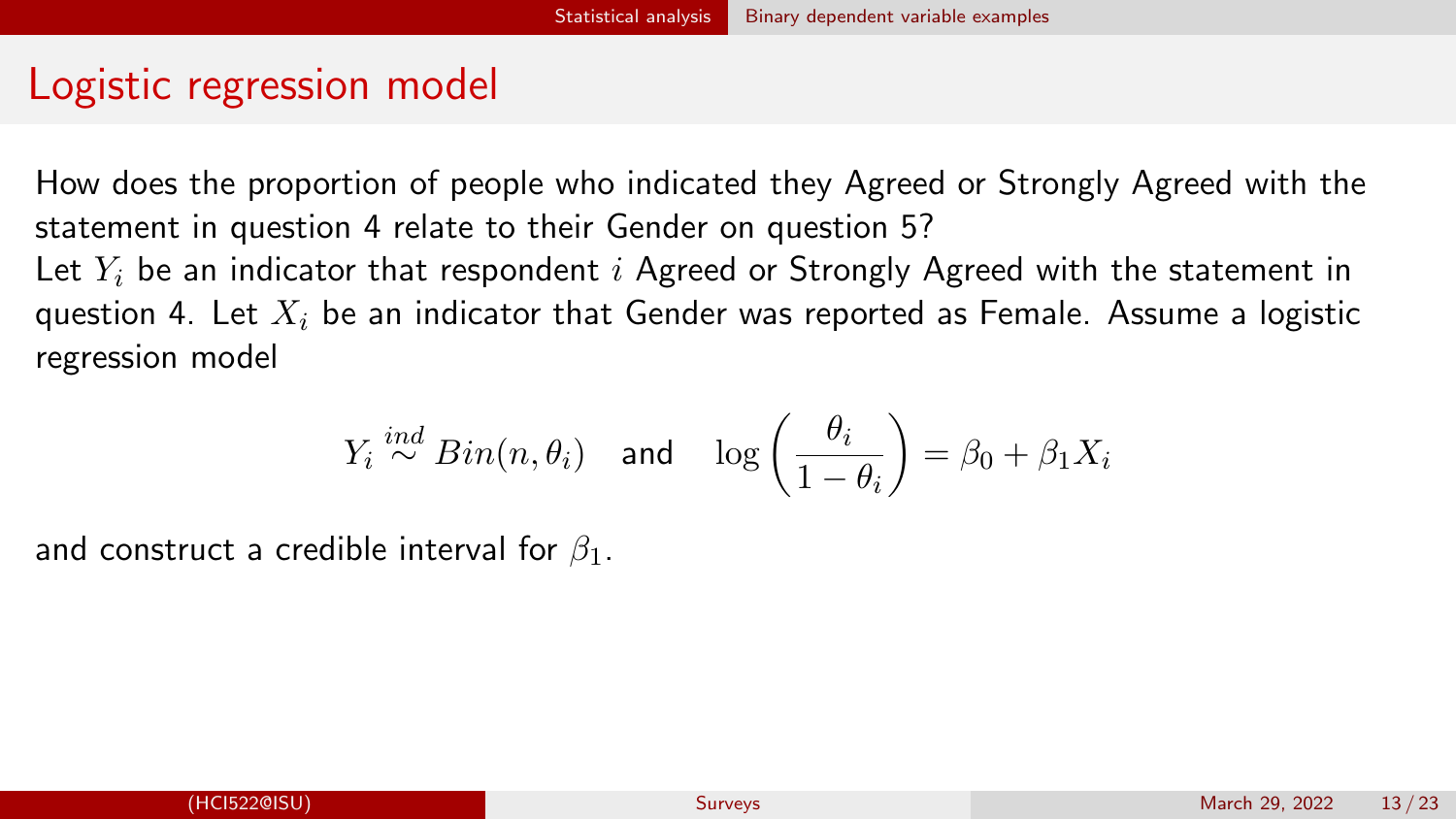# <span id="page-13-0"></span>Numerical (continuous) dependent variable

Construct numerical (continuous) variables from survey responses:

- Use responses from numerical answers.
	- Consider taking a logarithm for strictly positive values.
- Convert Likert scale to integers.
	- There are better methods, but this can often be reasonable.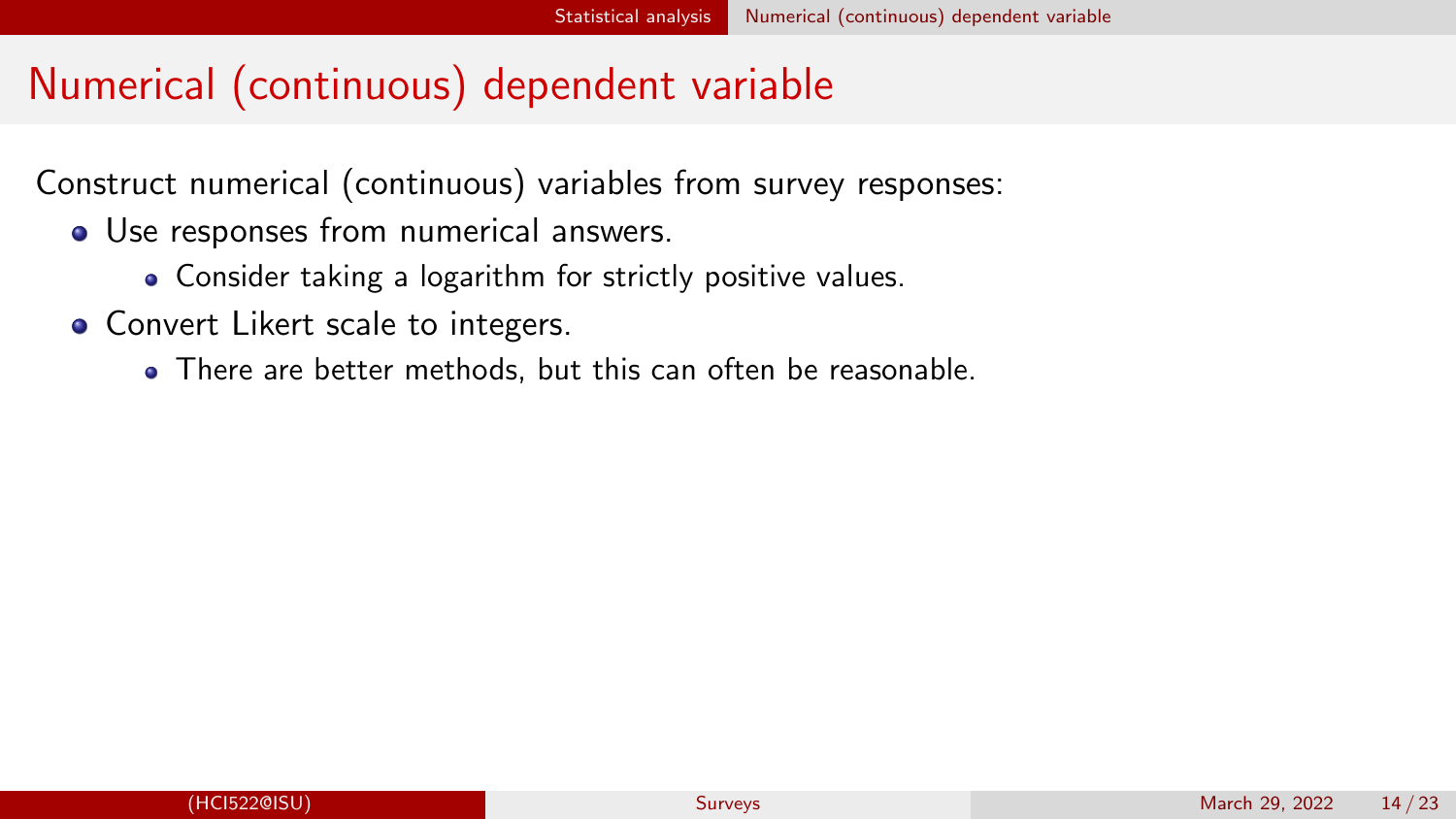# Normal model

What is the average Salary of respondents? Let  $Y_i$  be the Salary response for individual i.

Assume

$$
Y_i \stackrel{ind}{\sim} N(\mu, \sigma^2)
$$

and construct a credible interval for  $\mu$ .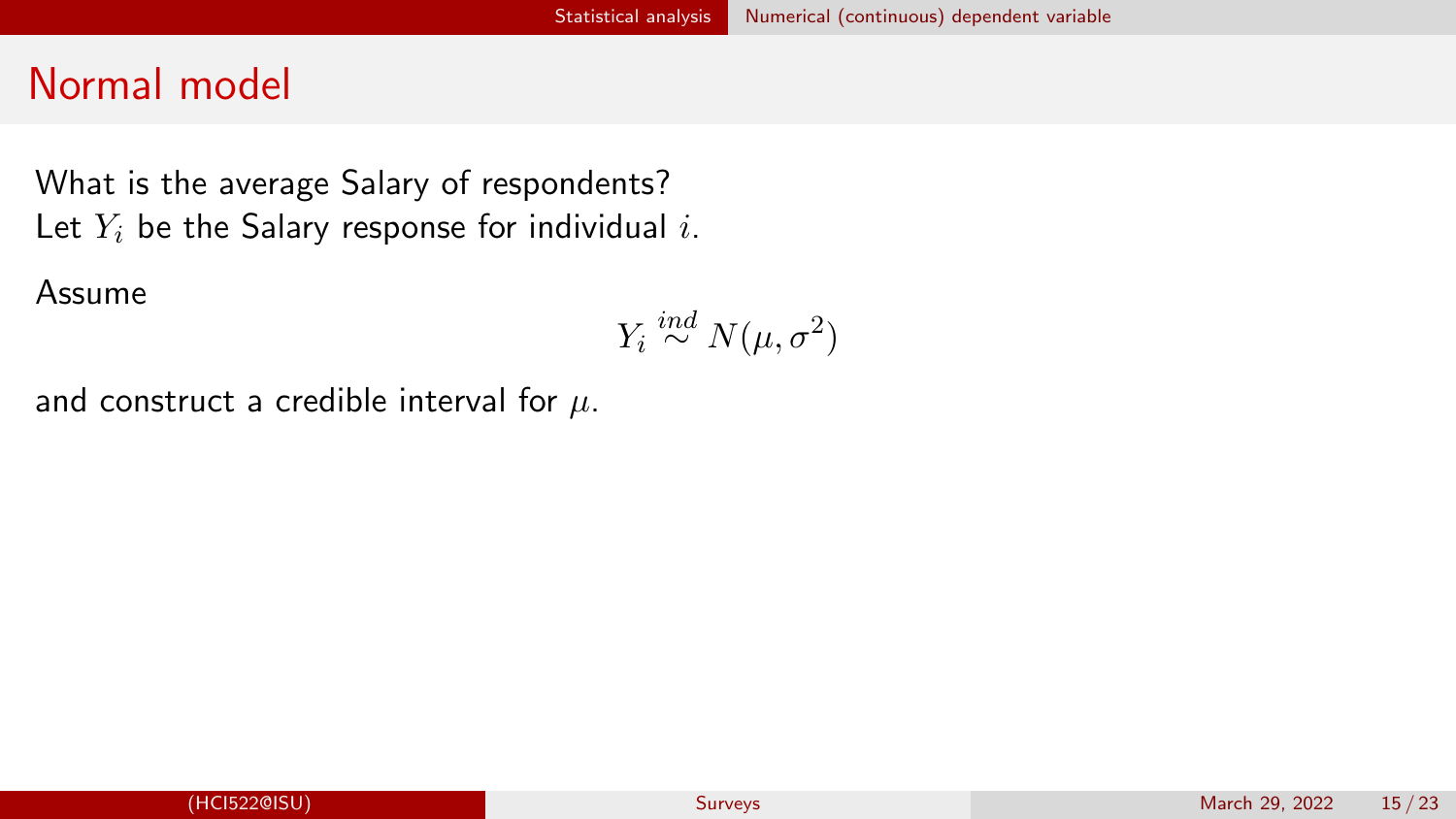# (Linear) regression model

How does Gender affect Salary?

Let  $Y_i$  be the Salary response for individual i. Let  $X_i$  be an indicator that Gender was reported as Female. Assume a (linear) regression model

 $Y_i \stackrel{ind}{\sim} N(\beta_0 + \beta_1 X_i, \sigma^2)$ 

and construct a credible interval for  $\beta_1$ .

Note: probably want to consider using  $\log(Y_i)$  rather than  $Y_i$  and interpret  $100(e^{\beta_1}-1)$  as the percent change in salary for women vs men.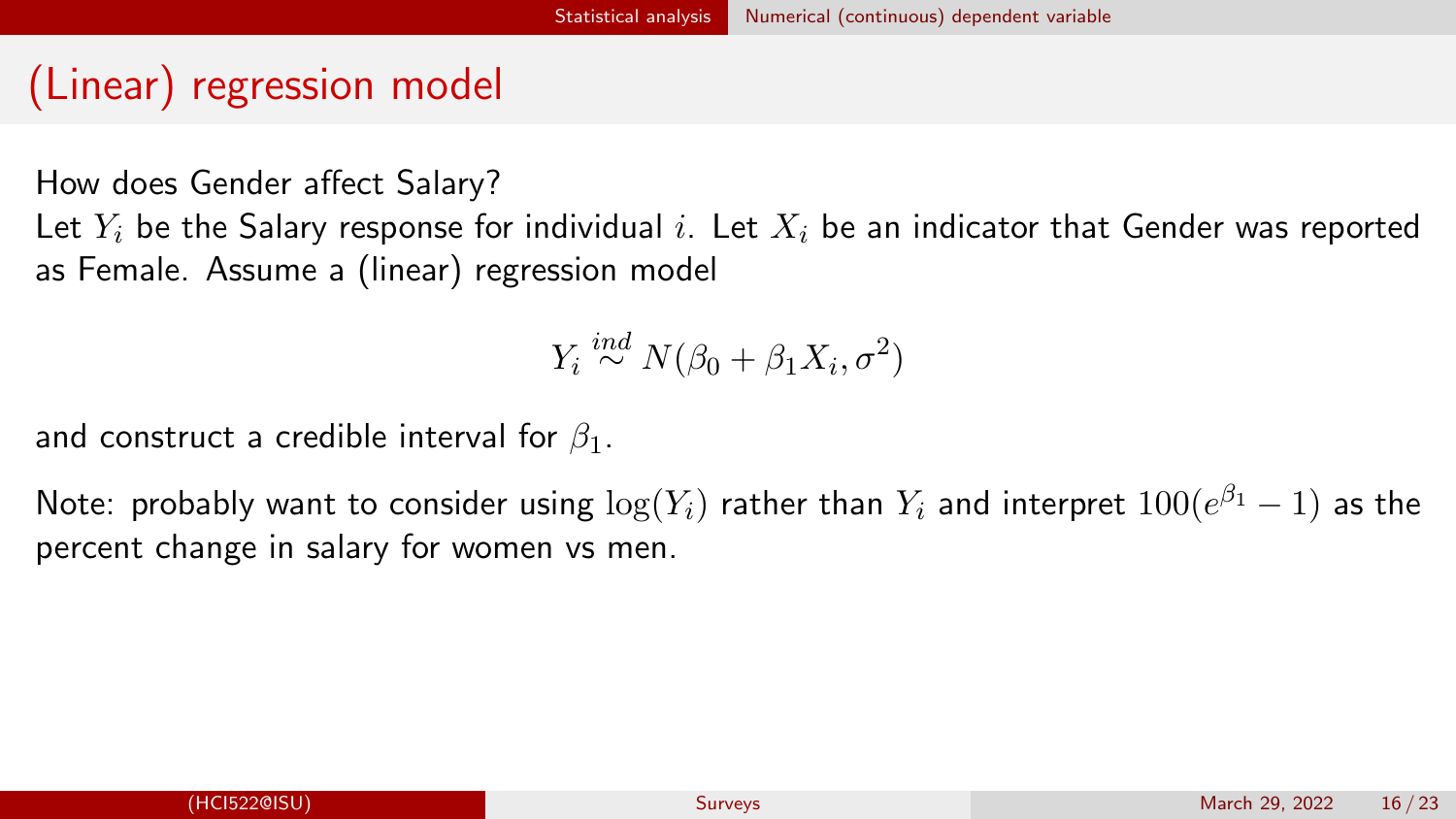# (Linear) regression model

How does IQ affect Salary? Let  $Y_i$  be the reported Salary response for individual i. Let  $X_i$  be the reported IQ. Assume a (linear) regression model

$$
Y_i \stackrel{ind}{\sim} N(\beta_0 + \beta_1 X_i, \sigma^2)
$$

and construct a credible interval for  $\beta_1$ .

Note: probably want to consider using  $\log(Y_i)$  rather than  $Y_i$  and interpret  $100(e^{\beta_1}-1)$  as the percent change per point increase in IQ in salary.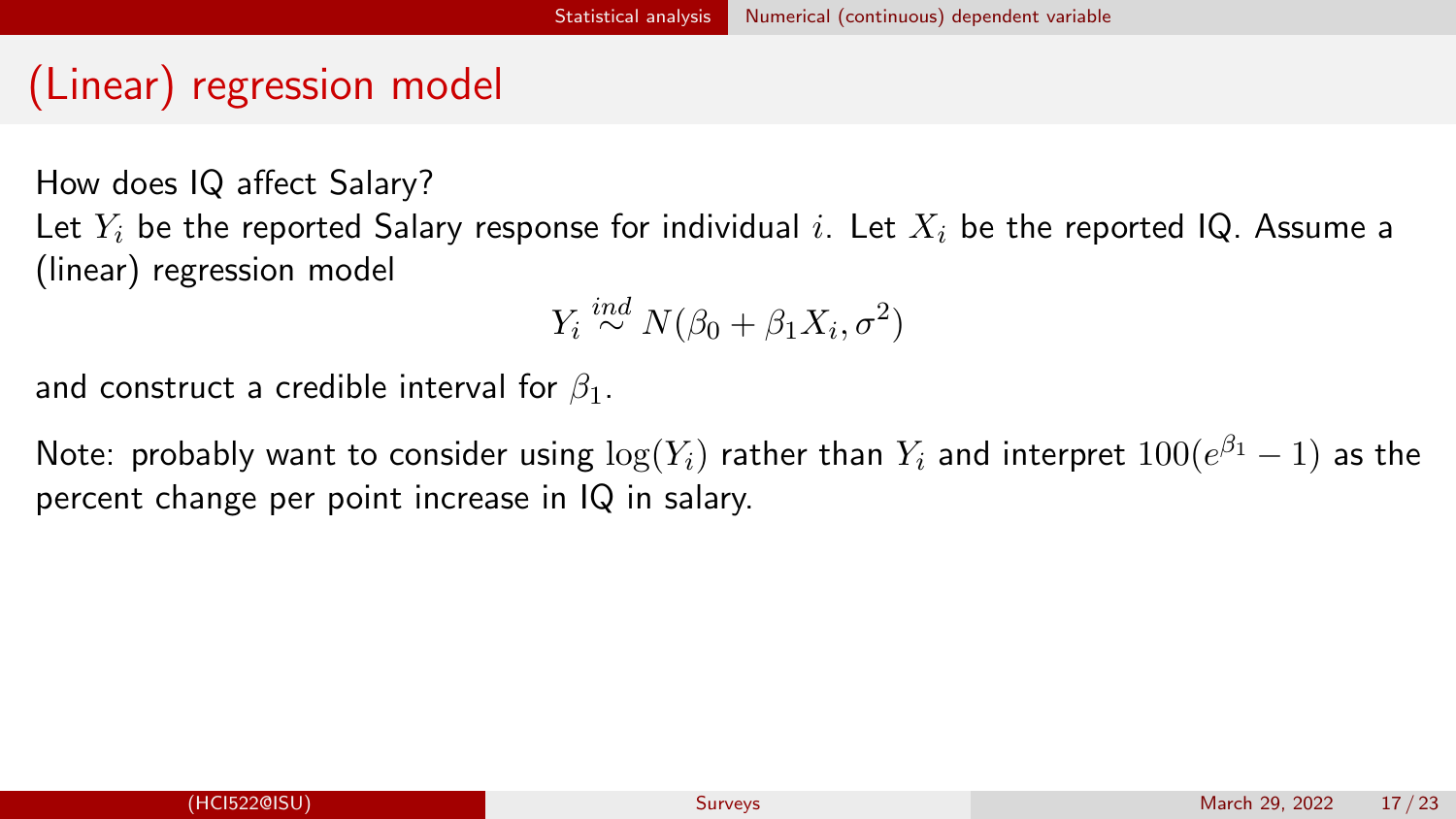# <span id="page-17-0"></span>Missing data

<https://stefvanbuuren.name/fimd/sec-MCAR.html>

- Missing completely at random (MCAR)
- Missing at random (MAR)
- Not missing at random (NMAR)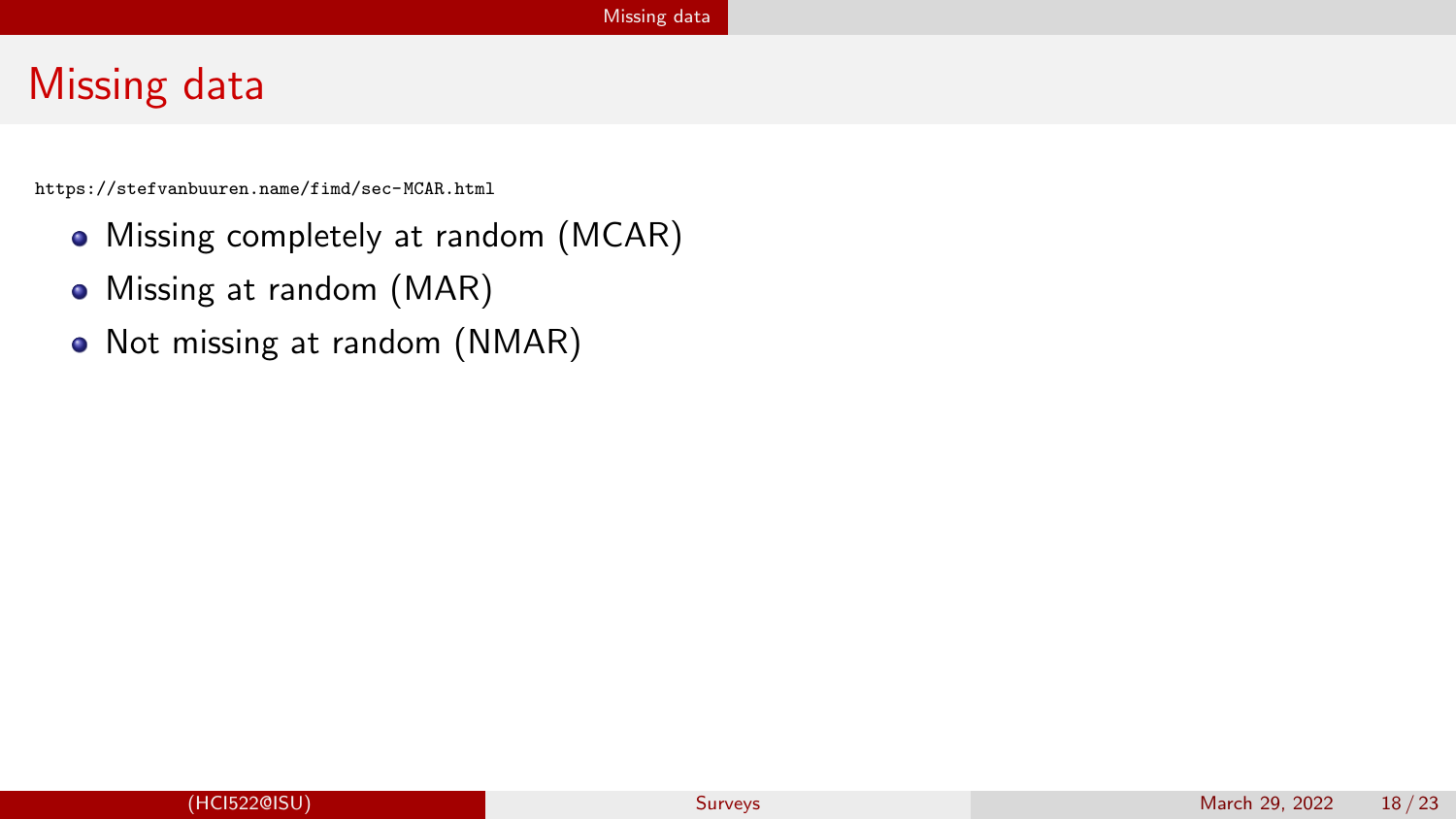#### [Missing data](#page-17-0)

# Types of missing

- **•** Missing values
- Missing respondents

| ##     |               | SDMVPSU SDMVSTRA WTMEC2YR HI_CHOL race |    |             |           | agecat RIAGENDR |
|--------|---------------|----------------------------------------|----|-------------|-----------|-----------------|
| ## 1   | $\mathcal{D}$ | 77 37760.57                            | NA |             | (0.19]    |                 |
| ## 2   | $\mathbf{1}$  | 89 19399.67                            | NA |             | 3(19,39)  | $\mathbf{1}$    |
| ##3    | 2             | 83 33405.02                            | NA |             | 3(19,39)  | $\mathbf{1}$    |
| ## $4$ | $\mathcal{L}$ | 76 22538.87                            | NA |             | 2(59.Inf] | 1               |
| ## 5   | 1             | 81 31182.47                            | NA |             | 1(19.39)  | 2               |
| ## 6   | $\mathcal{L}$ | 83 48409.15                            | NA | $2^{\circ}$ | (0.19]    | $\overline{2}$  |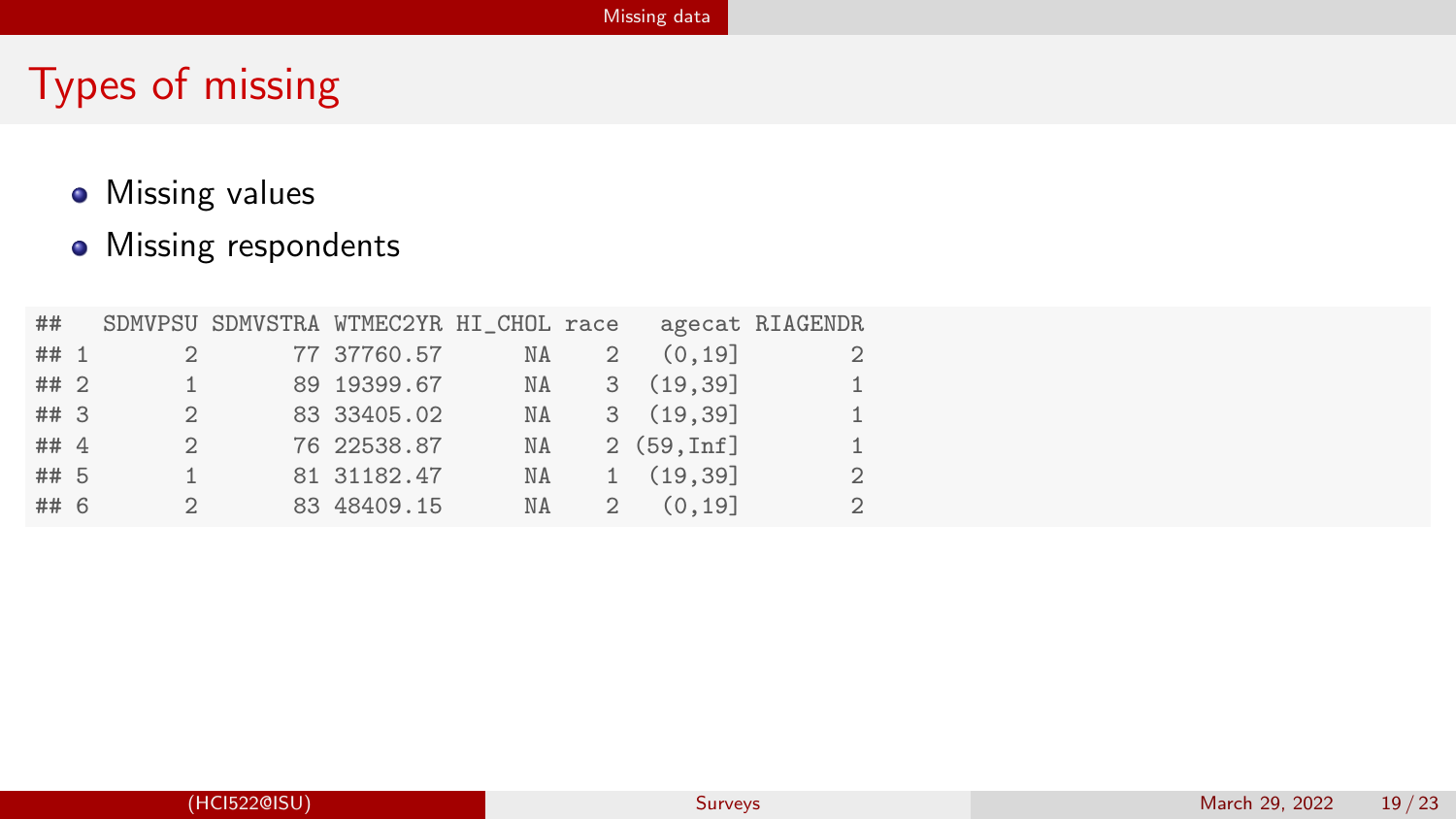# <span id="page-19-0"></span>Missing completely at random

#### **Definition**

If the probability of being missing is the same for all cases, then the data are said to be missing completely at random (MCAR).

For example,

- Respondents sit at home at flip a coin to determine if they will respond
- **•** Scale runs out of batteries

If the missing data are MCAR, then you can ignore the missingness and proceed with your analysis. Often called complete-case analysis.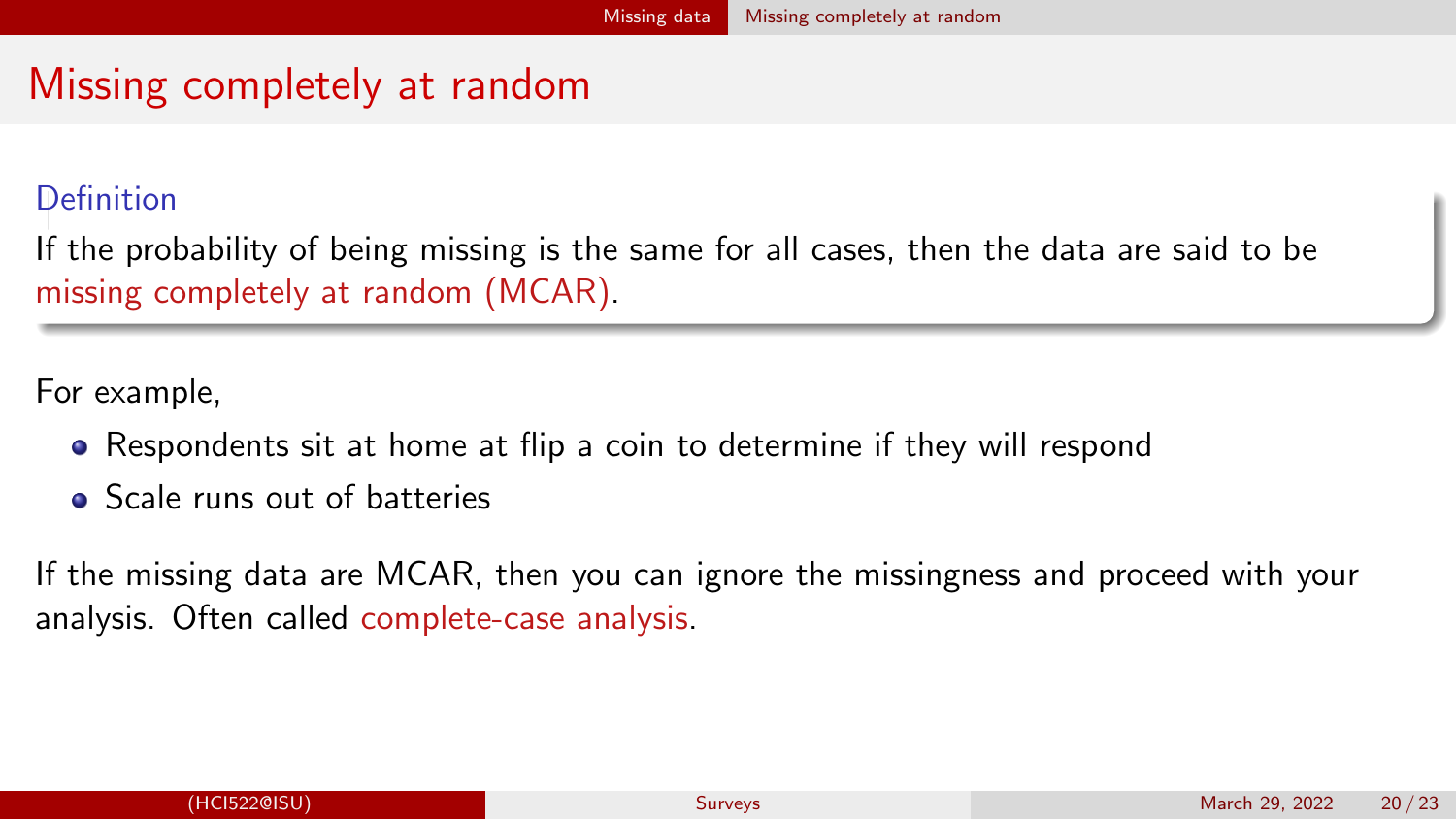# <span id="page-20-0"></span>Missing at random (MAR)

#### **Definition**

If the probability of being missing is the same only within groups defined by the observed data, then the data are missing at random (MAR).

For example,

- **•** probability of responding depends on county or
- probability of responding to agree/disagree question depends on gender.

You will likely need to model the missingness and incorporate it into your analysis.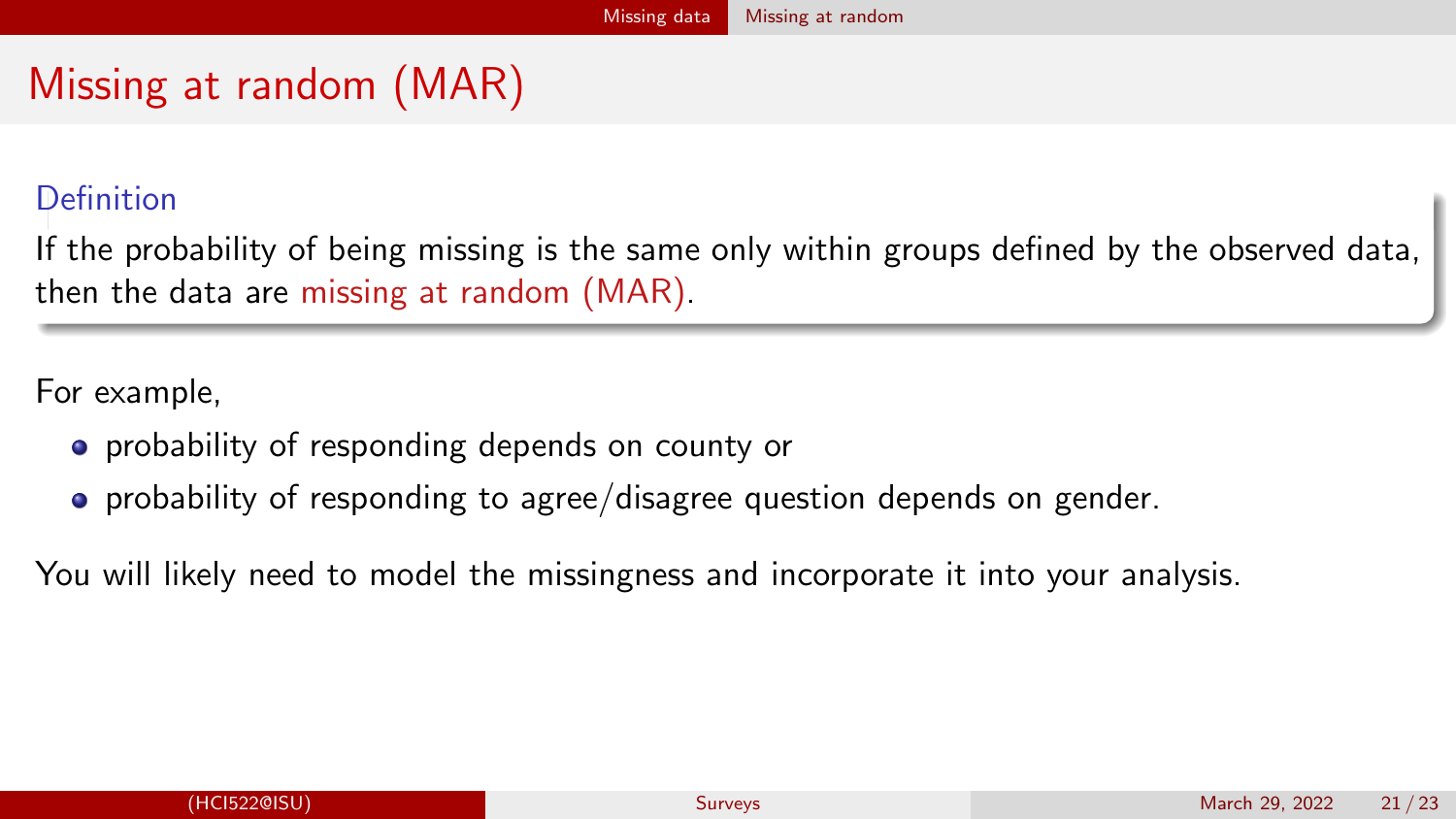# <span id="page-21-0"></span>Missing not at random (MNAR)

### **Definition**

If neither MCAR nor MAR holds, then we speak of missing not at random (MNAR) or NMAR (not missing at random). MNAR means that the probability of being missing varies for reasons that are unknown to us.

For example,

- **•** probability of responding depends political affiliation or
- **•** probability of responding about salary depends on salary.

You will need to make assumptions about the probability of missing and your analysis will depend on those assumptions. These assumptions can only be checked by gather additional data.